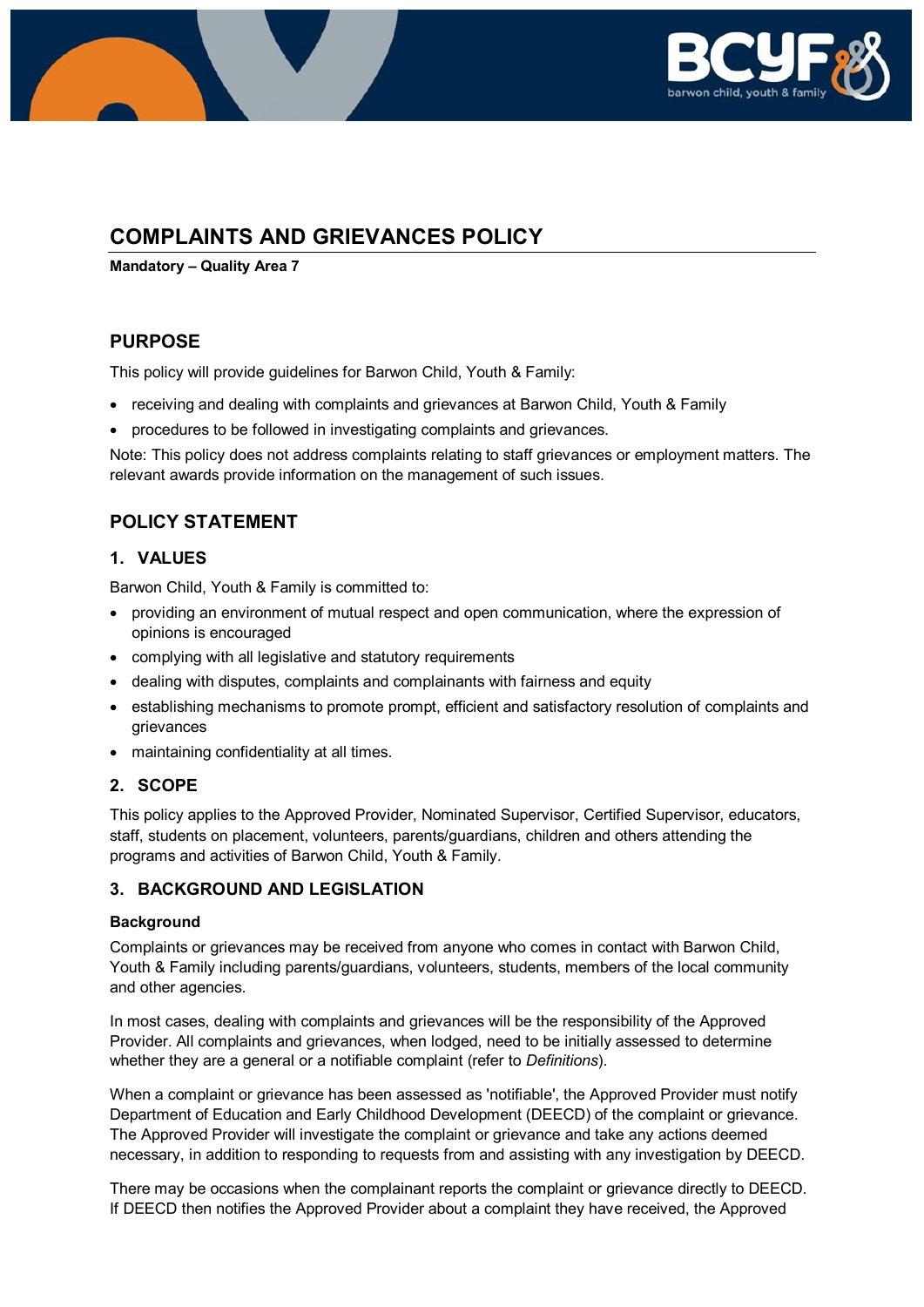Provider will still have responsibility for investigating and dealing with the complaint or grievance as outlined in this policy, in addition to co-operating with any investigation by DEECD.

DEECD will investigate all complaints and grievances it receives about a service, where it is alleged that the health, safety or wellbeing of any child within the service may have been compromised, or that there may have been a contravention of the *Education and Care Services National Law Act 2010* and the *Education and Care Services National Regulations 2011*.

### **Legislation and standards**

Relevant legislation and standards include but are not limited to:

- *Charter of Human Rights and Responsibilities Act 2006 (Vic)*
- *Children, Youth and Families Act 2005* (Vic)
- *Education and Care Services National Law Act 2010*: Section 174(2)(b)
- *Education and Care Services National Regulations 2011*: Regulations 168(2)(o) and 176(2)(b)
- *Information Privacy Act 2000* (Vic)
- *National Quality Standard*, Quality Area 7: Leadership and Service Management
	- $\circ$  Standard 7.3: Administrative systems enable the effective management of a quality service
	- $\circ$  Element 7.3.4: Processes are in place to ensure that all grievances and complaints are addressed, investigated fairly and documented in a timely manner
- *Privacy Act 1988* (Cth)
- *Privacy Regulations 2013*(Cth)

The most current amendments to listed legislation can be found at:

- Victorian Legislation Victorian Law Today:<http://www.legislation.vic.gov.au/>
- Commonwealth Legislation ComLaw:<http://www.comlaw.gov.au/>

### **4. DEFINITIONS**

The terms defined in this section relate specifically to this policy. For commonly used terms e.g. Approved Provider, Nominated Supervisor, Regulatory Authority etc. refer to the *General Definitions* section of this manual.

**Complaint:** (In relation to this policy) a complaint is defined as an issue of a minor nature that can be resolved promptly or within 24 hours, and does not require a detailed investigation. Complaints include an expression of displeasure, such as poor service, and any verbal or written complaint directly related to the service (including general and notifiable complaints).

Complaints do not include staff, industrial or employment matters, occupational health and safety matters (unless related to the safety of the children) and issues related to the legal business entity, such as the incorporated association or co-operative.

**Complaints and Grievances Register:** (In relation to this policy) records information about complaints and grievances received at the service, together with a record of the outcomes. This register must be kept in a secure file, accessible only to educators and Responsible Persons at the service. The register can provide valuable information to the Approved Provider on meeting the needs of children and families at the service.

**Dispute resolution procedure:** The method used to resolve complaints, disputes or matters of concern through an agreed resolution process.

**General complaint:** A general complaint may address any aspect of the service e.g. a lost clothing item or the service's fees. Services do not have to inform DEECD, but the complaint must be dealt with as soon as is practicable to avoid escalation of the issue.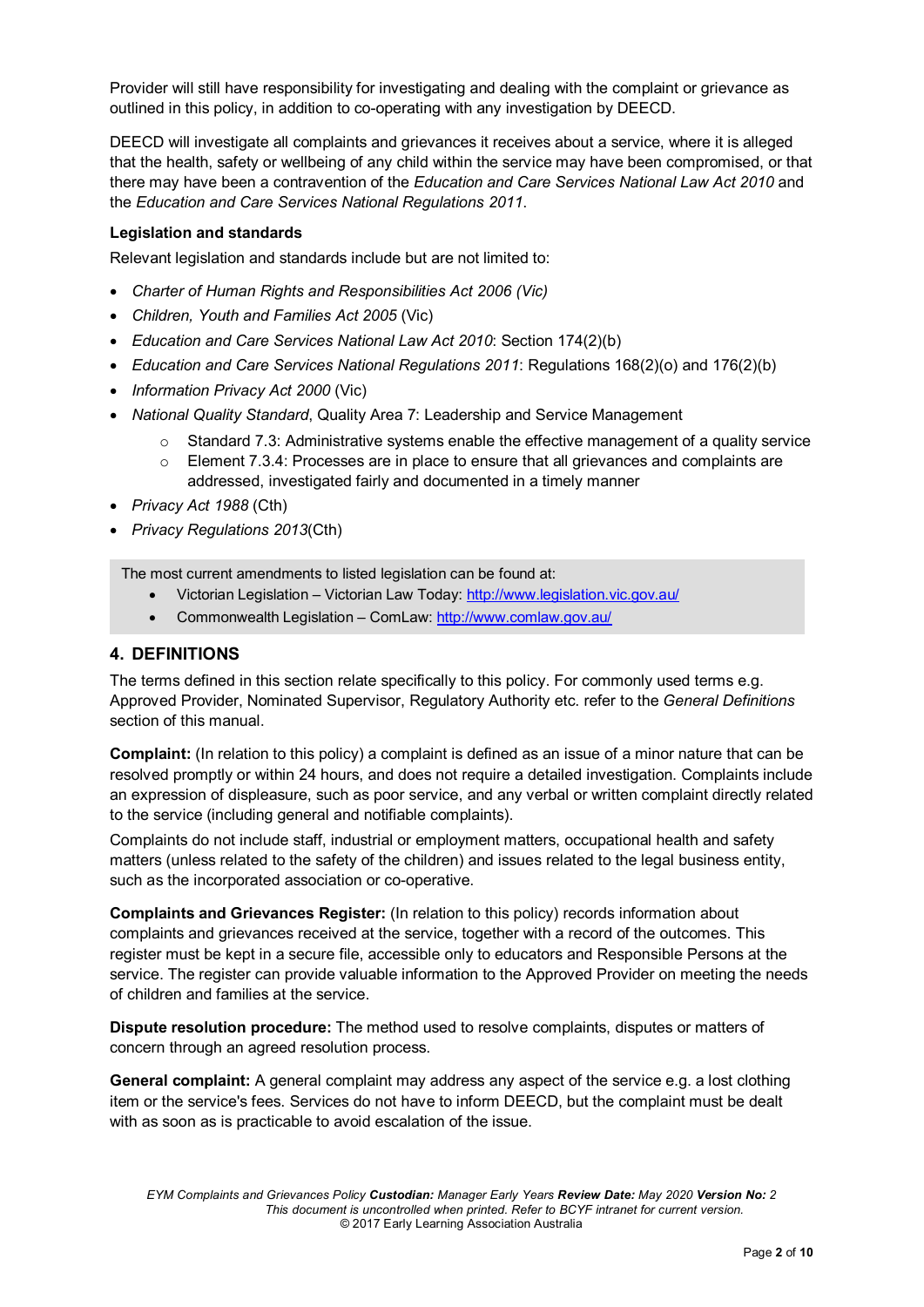**Grievance:** A grievance is a formal statement of complaint that cannot be addressed immediately and involves matters of a more serious nature e.g. the service is in breach of a policy or the service did not meet the care expectations of a family.

**Mediator:** A person (neutral party) who attempts to reconcile differences between disputants.

**Mediation:** An attempt to bring about a peaceful settlement or compromise between disputants through the objective intervention of a neutral party.

**Notifiable complaint:** A complaint that alleges a breach of the Act or Regulation, or alleges that the health, safety or wellbeing of a child at the service may have been compromised. Any complaint of this nature must be reported by the Approved Provider to the secretary of DEECD within 24 hours of the complaint being made (Section 174(2)(b), Regulation 176(2)(b)). If the Approved Provider is unsure whether the matter is a notifiable complaint, it is good practice to contact DEECD for confirmation. Written reports to DEECD must include:

- details of the event or incident
- the name of the person who initially made the complaint
- if appropriate, the name of the child concerned and the condition of the child, including a medical or incident report (where relevant)
- contact details of a nominated member of the Grievances Subcommittee/investigator
- any other relevant information.

Written notification of complaints must be submitted using the appropriate forms, which can be found on the ACECQA website: [www.acecqa.gov.au](http://www.acecqa.gov.au/)

**Serious incident:** An incident resulting in the death of a child, or an injury, trauma or illness for which the attention of a registered medical practitioner, emergency services or hospital is sought or should have been sought. This also includes an incident in which a child appears to be missing, cannot be accounted for, is removed from the service in contravention of the Regulations or is mistakenly locked in/out of the service premises (Regulation 12). A serious incident should be documented in an *Incident, Injury, Trauma and Illness Record* (sample form available on the ACECQA website) as soon as possible and within 24 hours of the incident. The Regulatory Authority (DEECD) must be notified within 24 hours of a serious incident occurring at the service (Regulation 176(2)(a)). Records are required to be retained for the periods specified in Regulation 183.

### **5. SOURCES AND RELATED POLICIES**

### **Sources**

- ACECQA: [www.acecqa.gov.au](http://www.acecqa.gov.au/)
- Department of Education and Early Childhood Development (DEECD) Regional Office details are available under 'Contact Us' on the DEECD website: [www.education.vic.gov.au](http://www.education.vic.gov.au/)
- ELAA *Early Childhood Management Manual:* [www.elaa.org.au](http://www.elaa.org.au/)
- *The Kindergarten Guide* (Department of Education and Early Childhood Development) is available under *early childhood / service providers on the DEECD website:* [www.education.vic.gov.au](http://www.education.vic.gov.au/)

### **Service policies**

- *Code of Conduct Policy*
- *Incident, Injury, Trauma and Illness Policy*
- *Inclusion and Equity Policy*
- *Interactions with Children Policy*
- *Privacy and Confidentiality Policy*
- *Staffing Policy*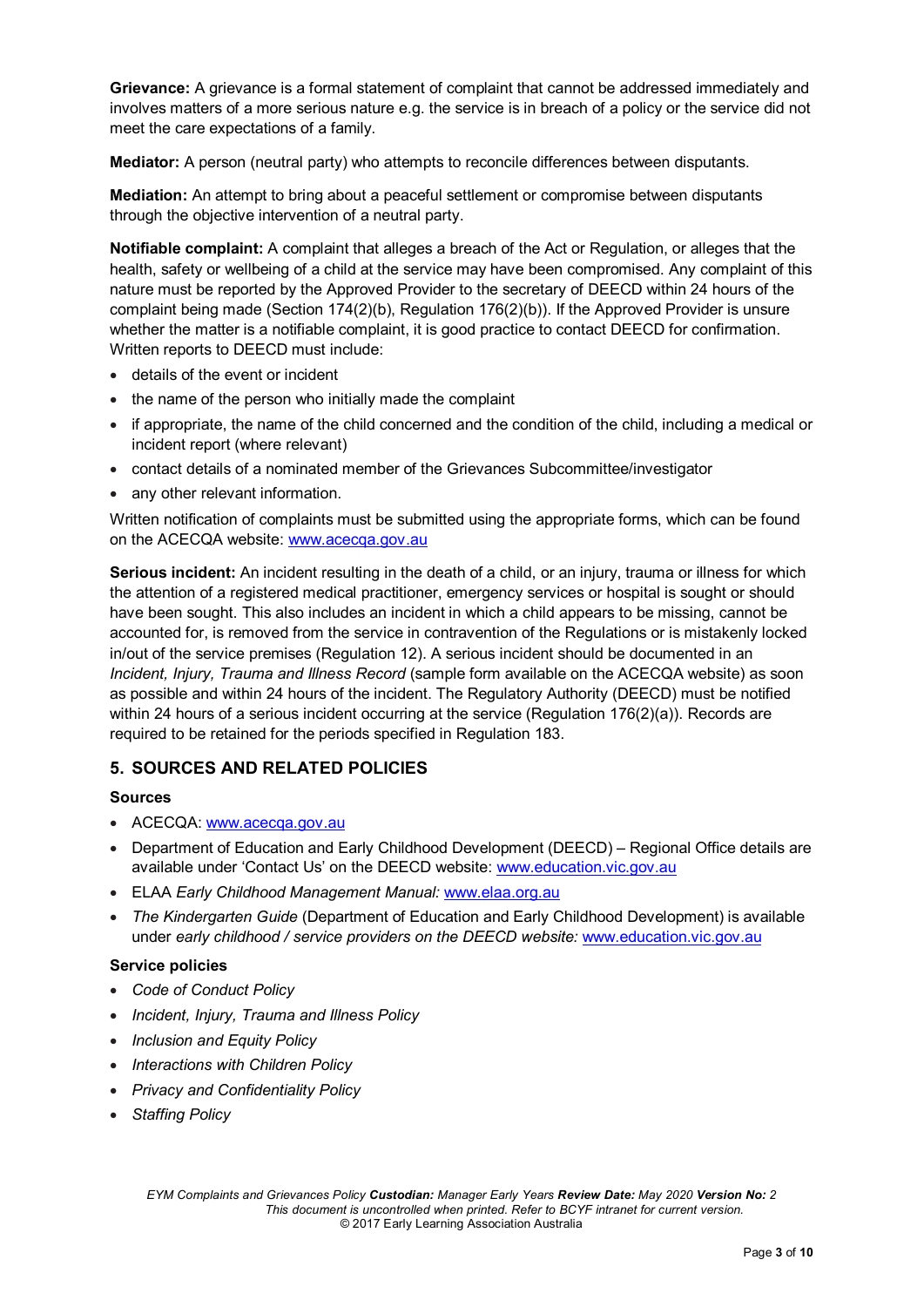# **PROCEDURES**

### **The Approved Provider is responsible for:**

- being familiar with the *Education and Care Services National Law Act 2010* and the *Education and Care Services National Regulations 2011*, service policies and constitution, and complaints and grievances policy and procedures
- identifying, preventing and addressing potential concerns before they become formal complaints/grievances
- ensuring that the name and telephone number of the Responsible Person (refer to *Staffing Policy*) to whom complaints and grievances may be addressed are displayed prominently at the main entrance of the service (Regulation173(2)b))
- ensuring that the address and telephone number of the Authorised Officer at the DEECD regional office are displayed prominently at the main entrance of the service (Regulation 173(2)(e))
- advising parents/guardians and any other new members of Barwon Child Youth & Family of the complaints and grievances policy and procedures upon enrolment
- ensuring that this policy is available for inspection at the service at all times (Regulation 171)
- being aware of, and committed to, the principles of communicating and sharing information with service employees, members and volunteers
- responding to all complaints and grievances in the most appropriate manner and at the earliest opportunity
- treating all complainants fairly and equitably
- providing a *Complaints and Grievances Register* (refer to *Definitions*) and ensuring that staff record complaints and grievances along with outcomes
- complying with the service's *Privacy and Confidentiality Policy* and maintaining confidentiality at all times (Regulations 181, 183)
- establishing a Grievances Subcommittee or appointing an investigator to investigate and resolve grievances (refer to Attachment 1 – Sample terms of reference for a Grievances Subcommittee/investigator)
- referring notifiable complaints (refer to *Definitions*), grievances (refer to *Definitions*) or complaints that are unable to be resolved appropriately and in a timely manner to the Grievances Subcommittee/investigator
- informing DEECD in writing within 24 hours of receiving a notifiable complaint (refer to *Definitions*) (Act 174(4), Regulation 176(2)(b))
- receiving recommendations from the Grievances Subcommittee/investigator and taking appropriate action.

### **The Nominated Supervisor, Certified Supervisors, educators and other staff are responsible for:**

- responding to and resolving issues as they arise where practicable
- maintaining professionalism and integrity at all times
- discussing minor complaints directly with the party involved as a first step towards resolution (the parties are encouraged to discuss the matter professionally and openly work together to achieve a desired outcome)
- informing complainants of the service's *Complaints and Grievances Policy*
- recording all complaints and grievances in the *Complaints and Grievances Register* (refer to *Definitions*)
- notifying the Approved Provider if the complaint escalates and becomes a grievance (refer to *Definitions*), is a notifiable complaint (refer to *Definitions*) or is unable to be resolved appropriately in a timely manner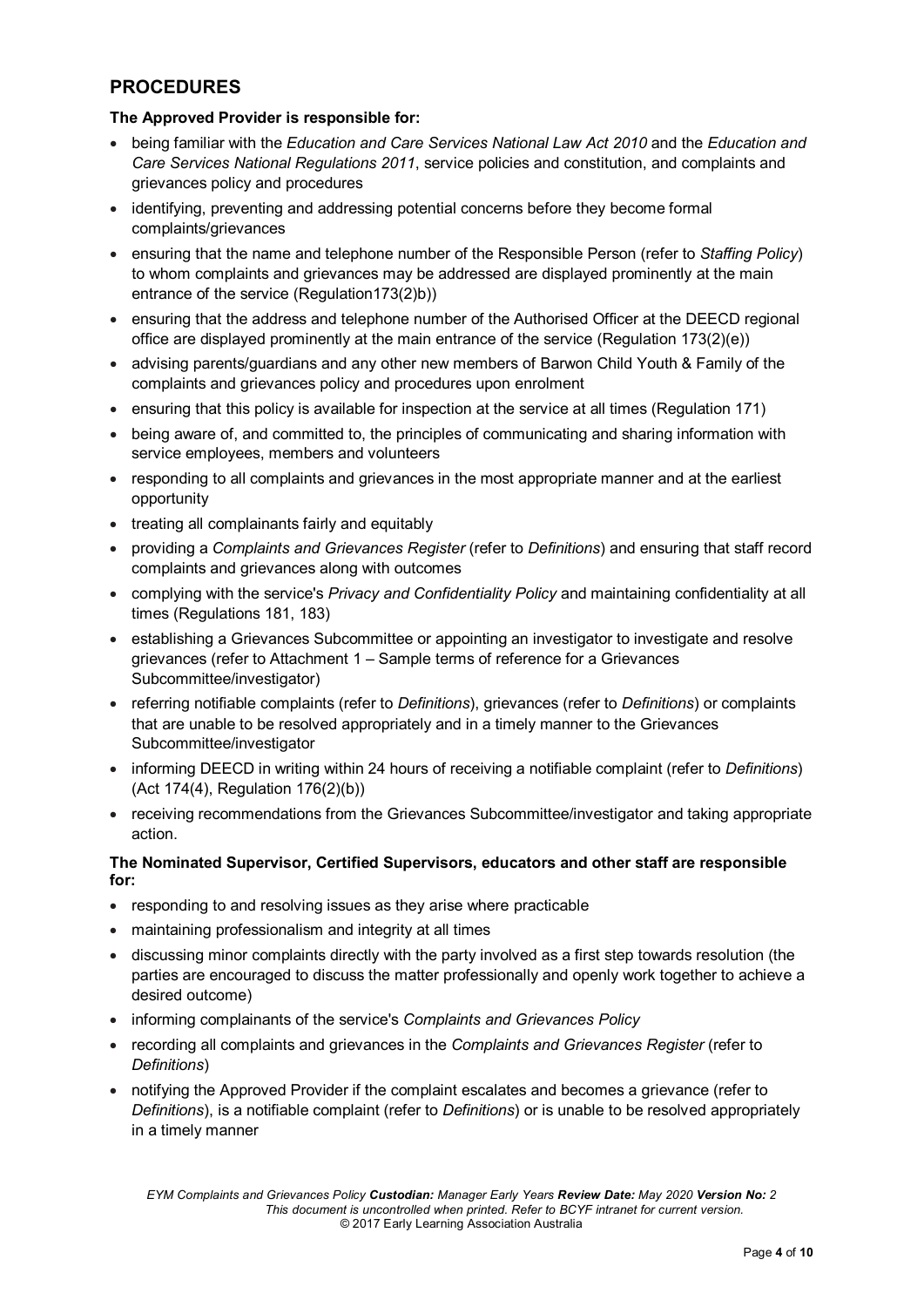- providing information as requested by the Approved Provider e.g. written reports relating to the grievance
- complying with the service's *Privacy and Confidentiality Policy* and maintaining confidentiality at all times (Regulations 181, 183)
- working co-operatively with the Approved Provider and DEECD in any investigations related to grievances about Barwon Child, Youth & Family, it's programs or staff.

#### **Parents/guardians are responsible for:**

- raising a complaint directly with the person involved, in an attempt to resolve the matter without recourse to the complaints and grievances procedures
- communicating (preferably in writing) any concerns relating to the management or operation of the service as soon as is practicable
- raising any unresolved issues or serious concerns directly with the Approved Provider, via the Nominated Supervisor/educator or through the Grievances Subcommittee/investigator
- maintaining complete confidentiality at all times
- co-operating with requests to meet with the Grievances Subcommittee and/or provide relevant information when requested in relation to complaints and grievances.

### **Volunteers and students, while at the service, are responsible for following this policy and its procedures.**

### **EVALUATION**

In order to assess whether the values and purposes of the policy have been achieved, the Approved Provider will:

- regularly seek feedback from everyone affected by the policy regarding its effectiveness
- monitor complaints and grievances as recorded in the *Complaints and Grievances Register* to assess whether satisfactory resolutions have been achieved
- review the effectiveness of the policy and procedures to ensure that all complaints have been dealt with in a fair and timely manner
- keep the policy up to date with current legislation, research, policy and best practice
- revise the policy and procedures as part of the service's policy review cycle, or as required
- notify parents/guardians at least 14 days before making any changes to this policy or its procedures.

### **ATTACHMENTS**

- Attachment 1: Sample terms of reference for a Grievances Subcommittee/investigator
- Attachment 2: Dealing with complaints and grievances\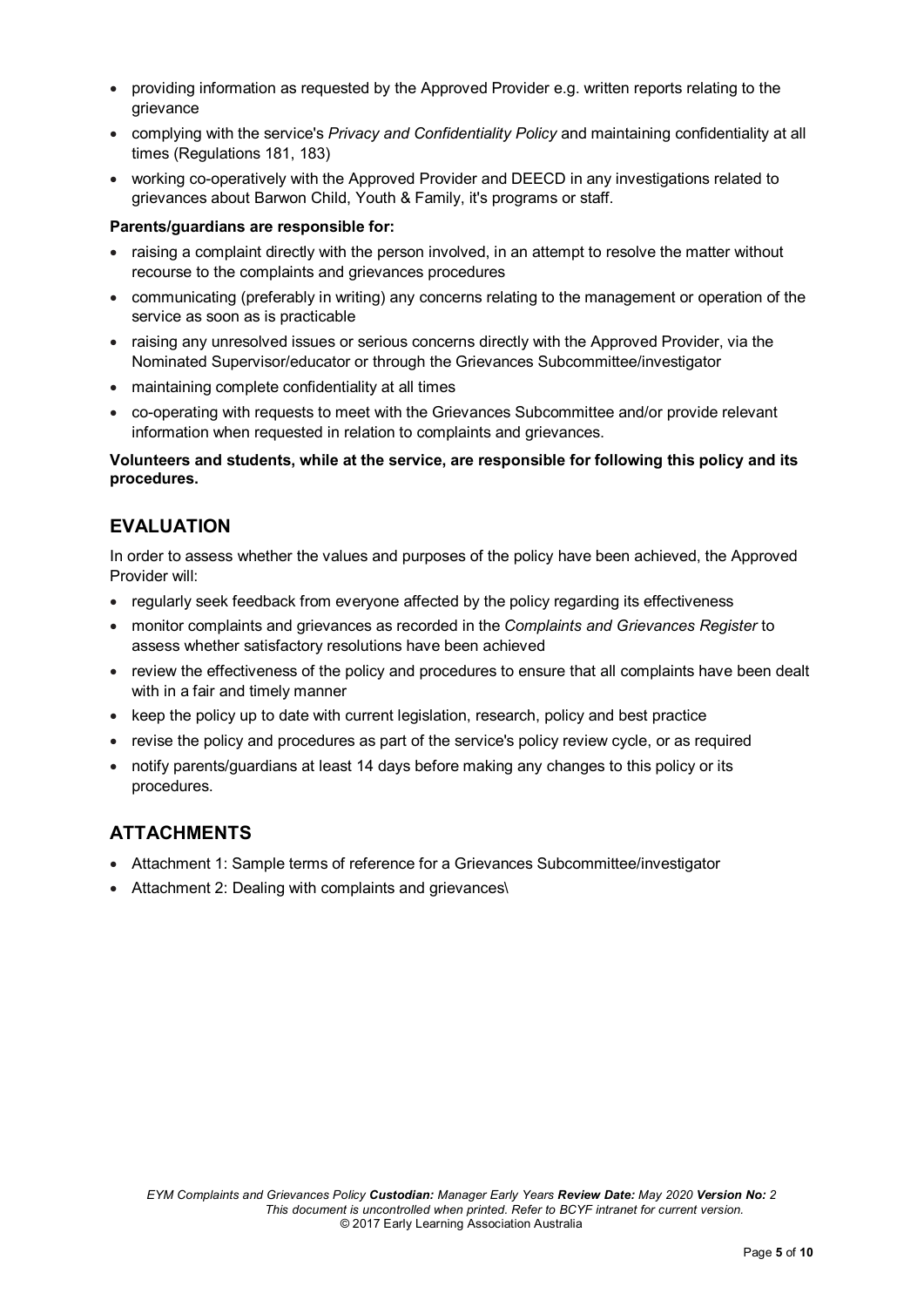# **AUTHORISATION/DOCUMENT HISTORY**

This policy was initially adopted by the Approved Provider of Glastonbury Community Services (now Barwon, Child Youth & Family) education and care services on 7 October 2013.

| <b>Version</b><br><b>Number</b> | <b>Approval Date</b>                      | <b>Approved By</b>                              | <b>Brief Description</b>                                                      |
|---------------------------------|-------------------------------------------|-------------------------------------------------|-------------------------------------------------------------------------------|
| V1                              | April 2016                                | Executive<br><b>Director Client</b><br>Services | Glastonbury Community Services policy reviewed and<br>reformatted under BCYF. |
| V2                              | May 2018                                  | Executive<br>Director Client<br>Services        | Policy reviewed against the National Quality Framework                        |
| <b>Author</b>                   | Manager Early Years                       |                                                 |                                                                               |
| <b>Reviewer</b>                 | <b>Executive Director Client Services</b> |                                                 |                                                                               |

## **REVIEW DATE: MAY 2020**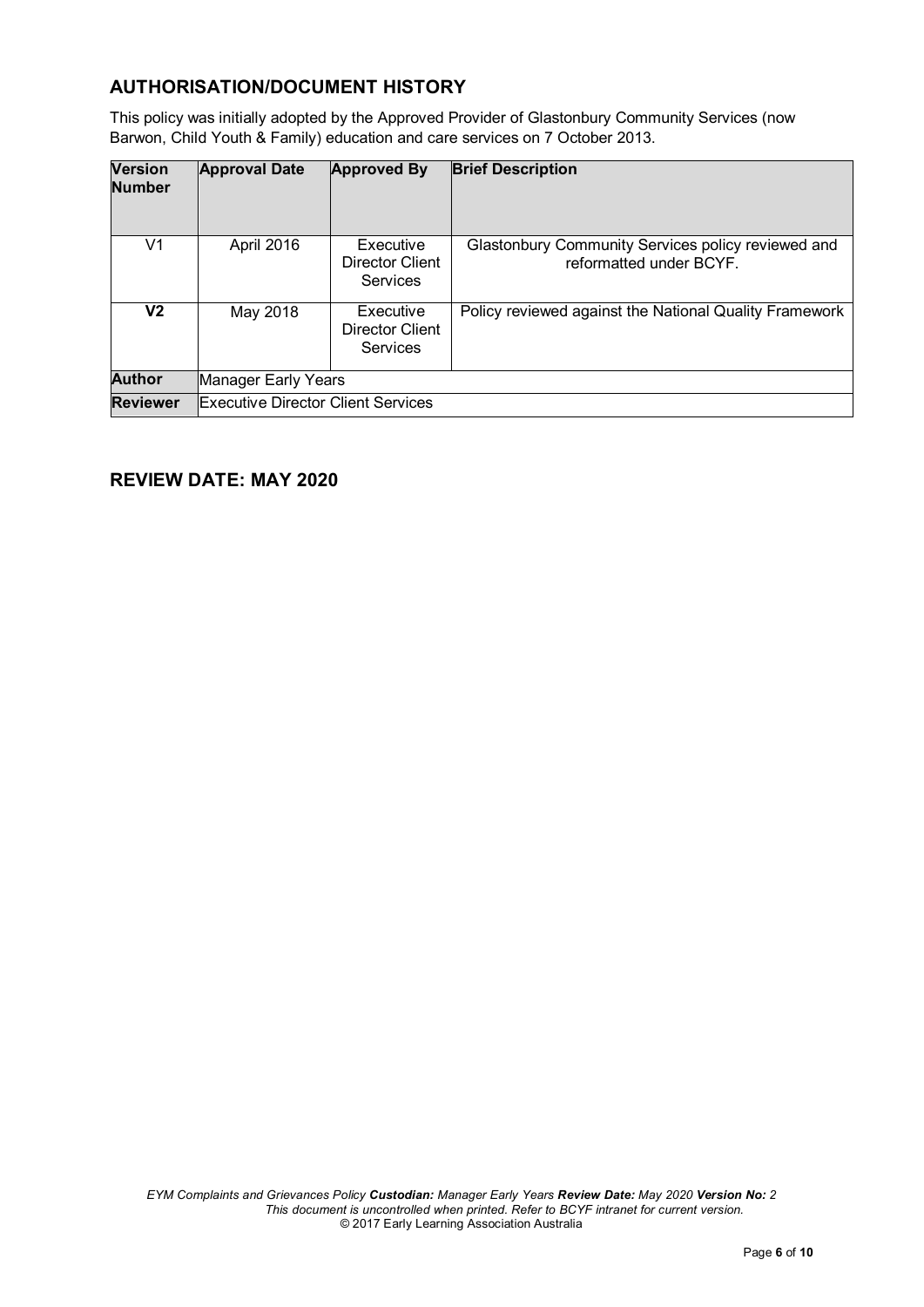# **ATTACHMENT 1 Sample terms of reference for a Grievances Subcommittee/investigator**

DATE ESTABLISHED: [Date]

### **PURPOSE**

### [Choose one that is appropriate]

- A Grievances Subcommittee has been established by the Approved Provider of Barwon Child, Youth & Family] to investigate and resolve grievances lodged with Barwon Child, Youth & Family
- An investigator/panel of investigators has been appointed by the Approved Provider of Barwon Child, Youth & Family to investigate and resolve grievances lodged with Barwon Child, Youth & Family.

### **MEMBERSHIP**

#### [If a Grievances Subcommittee is established]

Three people are nominated by the Approved Provider, and membership must include a minimum of one Responsible Person (refer to *Definitions*).

**If an investigator or a panel of investigators is appointed]** 

**[Specify the membership.]** 

#### **TIME PERIOD NOMINATED**

The Grievances Subcommittee/investigator shall be appointed for **linsert time frame e.g. one year**].

#### **MEETING REQUIREMENTS**

The subcommittee convenor/investigator is responsible for organising meetings as soon as is practicable after receiving a complaint or grievance.

### **DECISION-MAKING AUTHORITY**

The subcommittee/investigator is required to fulfil only those tasks and functions as outlined in these terms of reference.

The Approved Provider may decide to alter the decision-making authority of the subcommittee/investigator at any time.

### **BUDGET ALLOCATION**

All expenditure to be incurred by the subcommittee/investigator must be approved by the Approved Provider. A request in writing must be submitted by the subcommittee/investigator.

### **REPORTING REQUIREMENTS OF THE COMMITTEE**

- The subcommittee/investigator is required to keep minutes of all meetings held. These are to be kept in a secure file.
- The convenor is required to present a written report to the Approved Provider about the grievance, ensuring that privacy and confidentiality are maintained according to the service's *Privacy and Confidentiality Policy*.

### **TASKS AND FUNCTIONS OF THE GRIEVANCES SUBCOMMITTEE/INVESTIGATOR**

- Responding to complaints in a timely manner
- Investigating all complaints received in a discreet and responsible manner
- Implementing the procedures outlined in Attachment 2 Dealing with complaints and grievances
- Acting fairly and equitably, and maintaining confidentiality at all times

*EYM Complaints and Grievances Policy Custodian: Manager Early Years Review Date: May 2020 Version No: 2 This document is uncontrolled when printed. Refer to BCYF intranet for current version.* © 2017 Early Learning Association Australia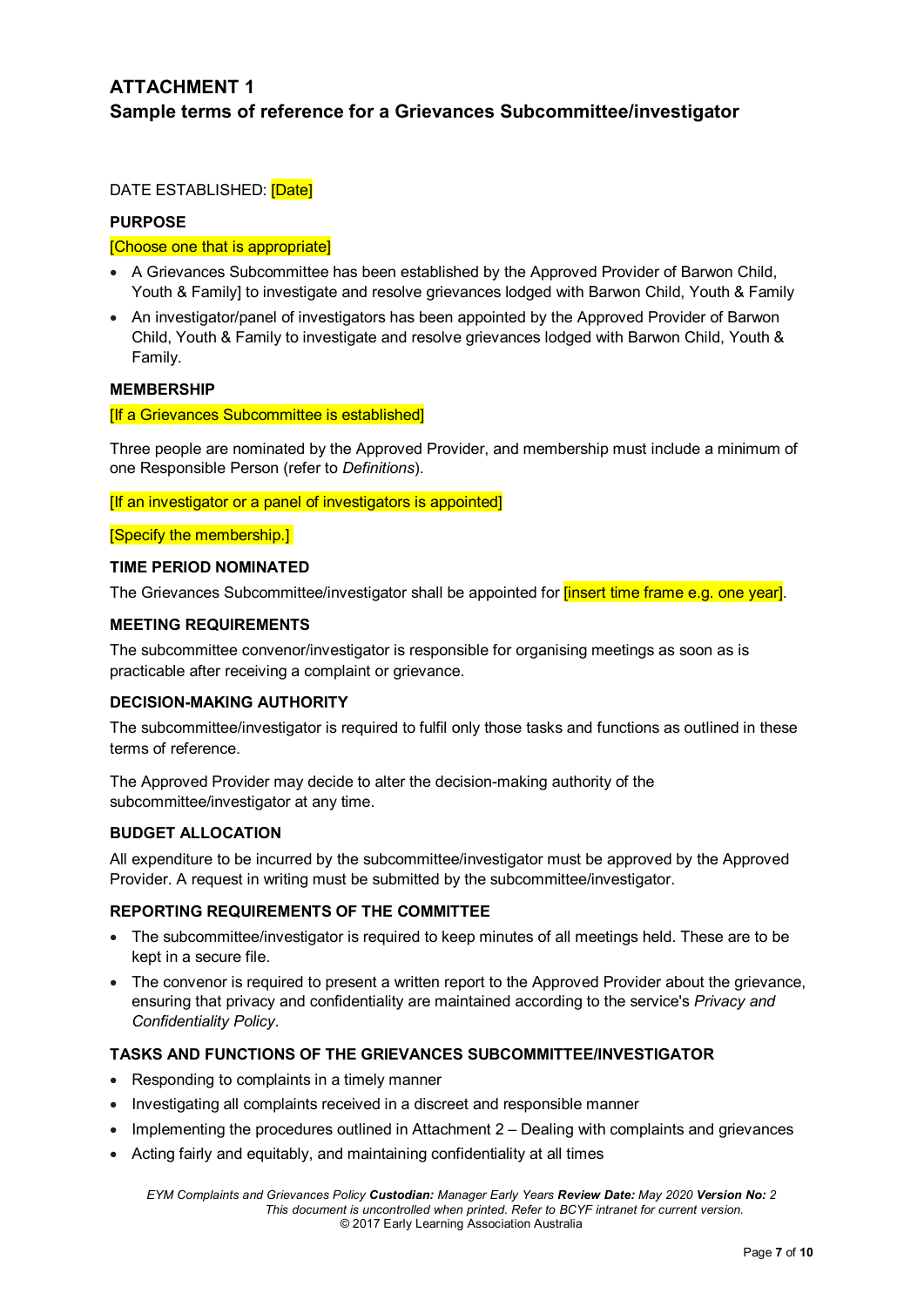- Informing the Approved Provider if a complaint is assessed as notifiable
- Keeping the Approved Provider informed about complaints that have been received and the outcomes of investigations
- Providing the Approved Provider with recommendations for action
- Ensuring decisions are based on the evidence that has been gathered
- Reviewing the terms of reference of the Grievances Subcommittee/investigator at commencement and on completion of their term. Suggestions for alterations are to be presented to and approved by the Approved Provider.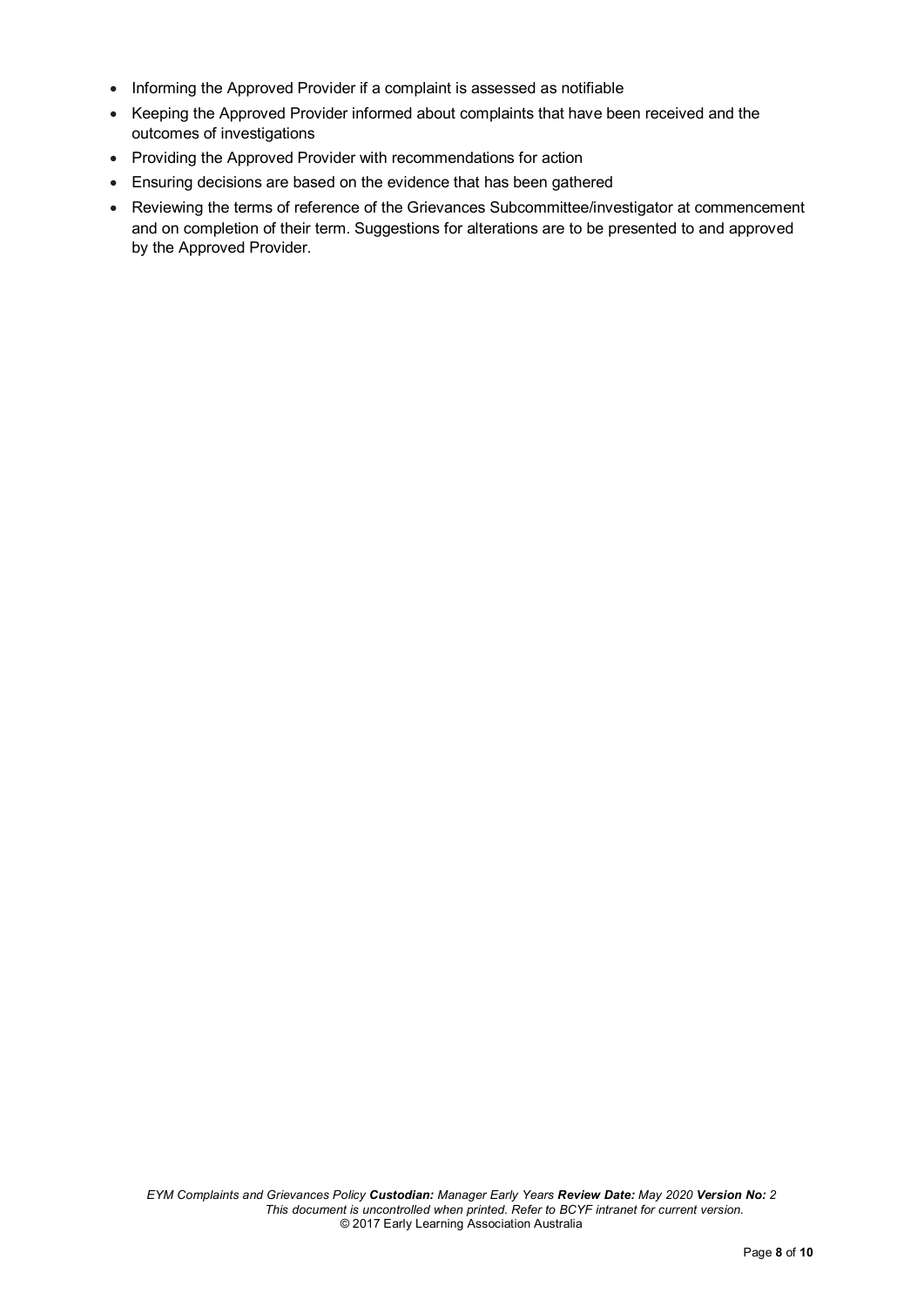# **ATTACHMENT 2 Dealing with complaints and grievances**

### **DEALING WITH A COMPLAINT**

When a complaint is received, the person to whom the complaint is addressed will:

- inform the complainant of the service's *Complaints and Grievances Policy*
- encourage the complainant to resolve the complaint with the person directly, or to submit their complaint in writing
- enter the complaint in the *Complaints and Grievances Register* (refer to *Definitions*) together with the outcome
- comply with the service's *Privacy and Confidentiality Policy* with regard to all meetings/discussions in relation to a complaint
- inform the Approved Provider if the complaint escalates and becomes a grievance (refer to *Definitions*), a notifiable complaint (refer to *Definitions*) or is unable to be resolved appropriately in a timely manner.

### **DEALING WITH A GRIEVANCE**

When a formal complaint or grievance is lodged with the service:

- the staff member receiving the formal complaint or grievance will record all relevant details regarding the grievance in the *Complaints and Grievances Register* (refer to *Definitions*) and immediately inform the Approved Provider
- the Approved Provider must inform the service's Grievances Subcommittee, if there is one, or appoint an investigator(s) to investigate the grievance
- the Grievances Subcommittee/investigator will assess the grievance to determine if it is a notifiable grievance (refer to *Definitions*)
- if the grievance is notifiable, the Approved Provider will be responsible for notifying DEECD. This must be in writing within 24 hours of receiving the complaint (Regulation 176(2)(b))
- the written report to DEECD needs to be submitted using the appropriate forms from ACECQA and will include:
	- $\circ$  details of the event or incident
	- $\circ$  the name of the person who initially made the complaint
	- o if appropriate, the name of the child concerned and the condition of the child, including a medical or incident report (where relevant)
	- $\circ$  contact details of a nominated member of the Grievances Subcommittee/investigator
	- o any other relevant information
- if the Approved Provider is unsure if the complaint is a notifiable complaint, it is good practice to contact DEECD for confirmation.

### **GRIEVANCES SUBCOMMITTEE/INVESTIGATOR RESPONSIBILITIES AND PROCEDURES**

In the event of a grievance being lodged, the Grievances Subcommittee/investigator will:

- convene as soon as possible to deal with the grievance in a timely manner
- disclose any conflict of interest relating to any member of the subcommittee/panel of investigators. Such members must stand aside from the investigation and subsequent processes
- consider the nature and the details of the grievance
- identify which service policies (if any) the grievance involves
- inform the Approved Provider if their involvement is required under any other service policies